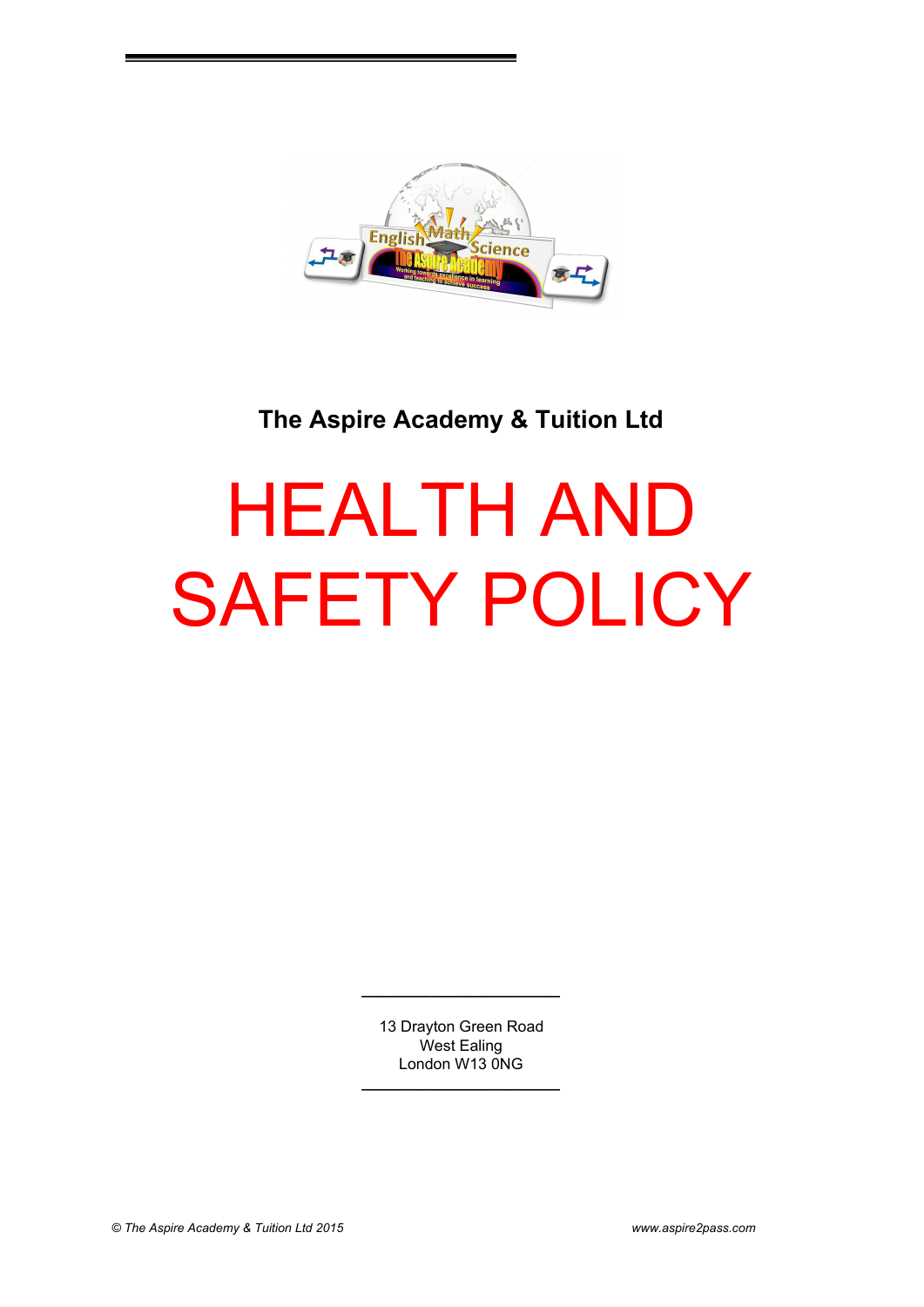Health, Safety and Welfare Policy



# **THE ASPIRE ACADEMY & TUITION LTD**

# **HEALTH AND SAFETY POLICY**

Policy agreed and adopted on behalf of: The Aspire Academy & Tuition Ltd. By Company Directors or Executive Members **\_\_\_\_\_\_\_\_\_\_\_\_\_\_\_\_\_\_\_\_\_\_\_\_\_\_\_\_\_\_\_\_\_\_\_\_\_\_\_\_\_\_\_\_\_\_\_\_\_\_\_\_\_\_\_\_\_\_\_\_\_\_\_\_\_\_\_\_\_\_\_**

| Signature |  |
|-----------|--|
|           |  |
| Signature |  |
| Signature |  |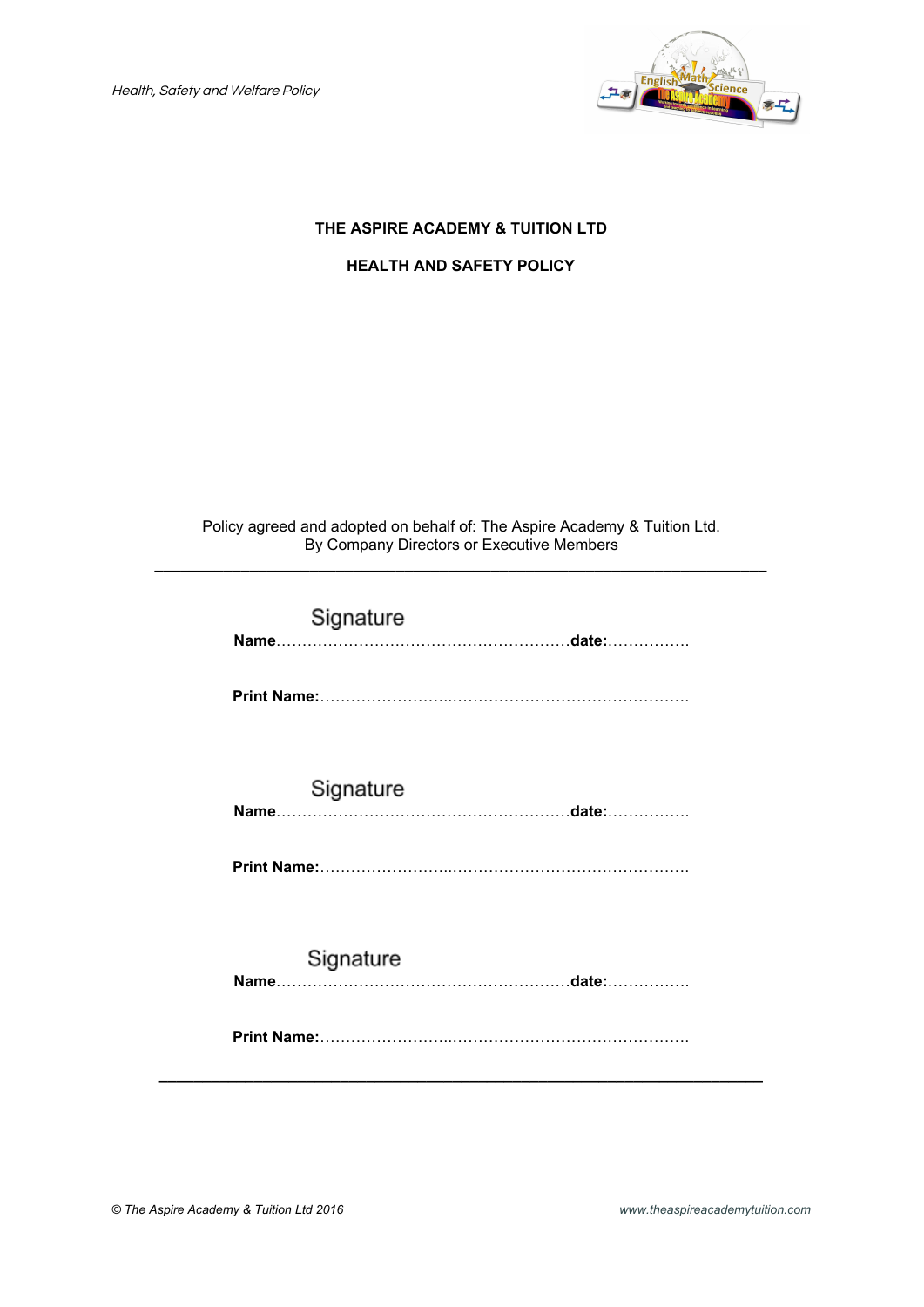

### **THE ASPIRE ACADEMY & TUITION LTD HEALTH AND SAFETY POLICY**

#### 1. **STATEMENT OF GENERAL POLICY**

1.1. The Aspire Academy & Tuition Ltd fully accepts the obligations placed upon it by the various Acts of Parliament covering health and safety. The Aspire Academy & Tuition Ltd requires its Chief Executive to ensure that the following policy is implemented and to report annually on its effectiveness.

# 2. **MANAGEMENT ORGANISATION AND ARRANGEMENTS**

#### **Introduction**

2.1. This policy has been prepared and published under the requirements of Health & Safety at Work legislation. The purpose of the policy is to establish general standards for health and safety at work and to distribute responsibility for their achievement to all managers, supervisors, and other employees through the normal line management processes.

#### 3. **MANAGEMENT RESPONSIBILITIES**

#### **Chief Executive**

3.1. The Chief Executive has overall responsibility for the implementation of The Aspire Academy & Tuition Ltd's policy. In particular he is responsible for ensuring that the policy is widely communicated and that its effectiveness is monitored.

#### **Directors and Senior Managers**

3.2. These managers are wholly accountable to the Chief Executive for the implementation and monitoring of the policy within the area of their specified responsibility.

#### **Safety Officer**

- 3.3. The Safety Officer is a nominated manager responsible for co-ordinating effective health and safety policies and controls across the organisation.
- 3.4. The Safety Officer is responsible for:
	- the production and maintenance of The Aspire Academy & Tuition Ltd's policy and ensuring that Department Guidelines are consistent with policy;
	- its application;
	- monitoring and reporting on the effectiveness of the policy;
	- the provision of general advice about the implication of the law;
	- the identification of health and safety training needs. The safety officer also acts on behalf of the Chief Executive, as The Aspire Academy & Tuition Ltd.'s formal link with the Health and Safety Executive, Environment Health Departments and other external agencies;
	- the production and maintenance of Health and Safety Codes of Practice for each aspect of the services within The Aspire Academy & Tuition Ltd.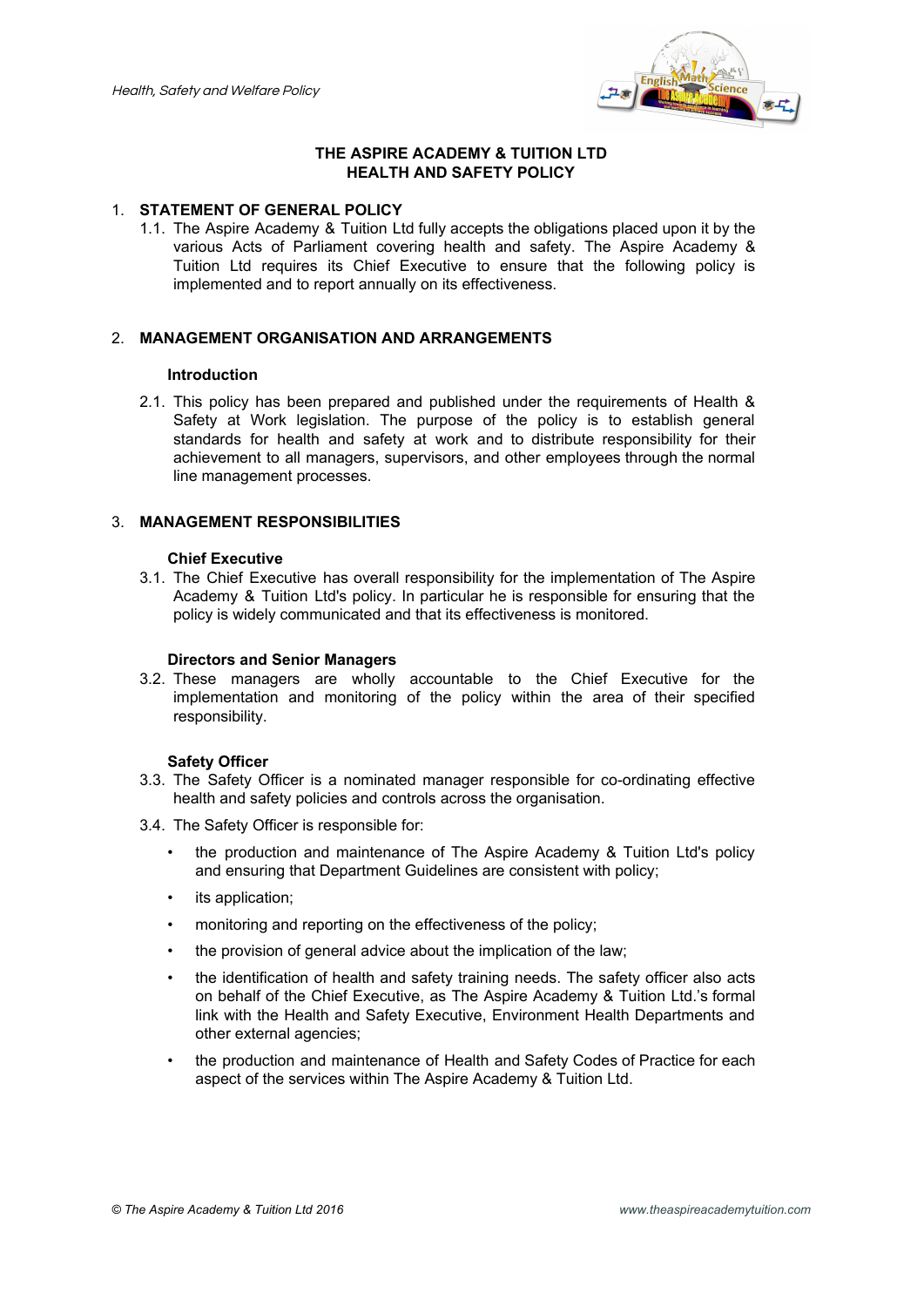

#### 3.5 Responsibilities for Specific Workplaces

| <b>WORKPLACE</b>  | <b>SENIOR MANAGER</b> | <b>ACCOUNTABLE TO THE</b><br><b>SENIOR MANAGER FOR</b><br><b>HEALTH AND SAFETY IN</b><br><b>THEIR DEPARTMENTS</b> |
|-------------------|-----------------------|-------------------------------------------------------------------------------------------------------------------|
| <b>THE CENTRE</b> | <b>MANAGEMENT</b>     | <b>ALL MANAGERS ARE</b><br><b>ACCOUNTABLE TO</b><br><b>AREAS</b>                                                  |

#### 4. **HEALTH AND SAFETY MANAGEMENT PROCESS**

- 4.1. The Aspire Academy & Tuition Ltd believes that consideration of the health, safety and welfare of staff is an integral part of the management process. The provision of the Health and Safety at Work etc Act, associated Codes of Practice will be adopted as required standards within The Aspire Academy & Tuition Ltd. Responsibility for health and safety matters shall be explicitly stated in management job descriptions.
- 4.2. The Aspire Academy & Tuition Ltd requires managers to approach health and safety in a systematic way, by identifying hazards and problems, planning improvements, taking executive action and monitoring results so that the majority of health and safety needs will be met from locally held budgets as part of day-to-day management, although many health and safety problems can be rectified at little additional cost.
- 4.3. For major additional expenditure, cases of need will be submitted by Directors to the Chief Executive.
- 4.4. If unpredictable health and safety issues arise during the year, the Chief Executive must assess the degree of risk, in deciding the necessary resources and actions to commit to addressing these issues.

#### 5. **HEALTH, SAFETY AND WELFARE GUIDELINES**

- 5.1. It is the policy of The Aspire Academy & Tuition Ltd to require departmental managers to produce appropriate health and safety policies or guidelines. These should embody the minimum standards for health and safety for the department and the work organised within it.
- 5.2. It shall be the responsibility of the manager to bring to the attention of all members of his or her staff, the provisions of the guidelines, and to consult with appropriate Health and Safety Representatives about the updating of these guidelines. The model contents of a guideline are:
	- a clear statement of the role of the department;
	- regulations governing the work of the department;
	- clear reference to safe methods of working, for example nursing procedures, manufacturers' manuals;
	- information about immediate matters of health and safety concern, such as fire drills, fire exits, first aid;
	- training standards;
	- the role and identity of the Health and Safety Representative;
	- names of specialist advisers who can be approached about the work of the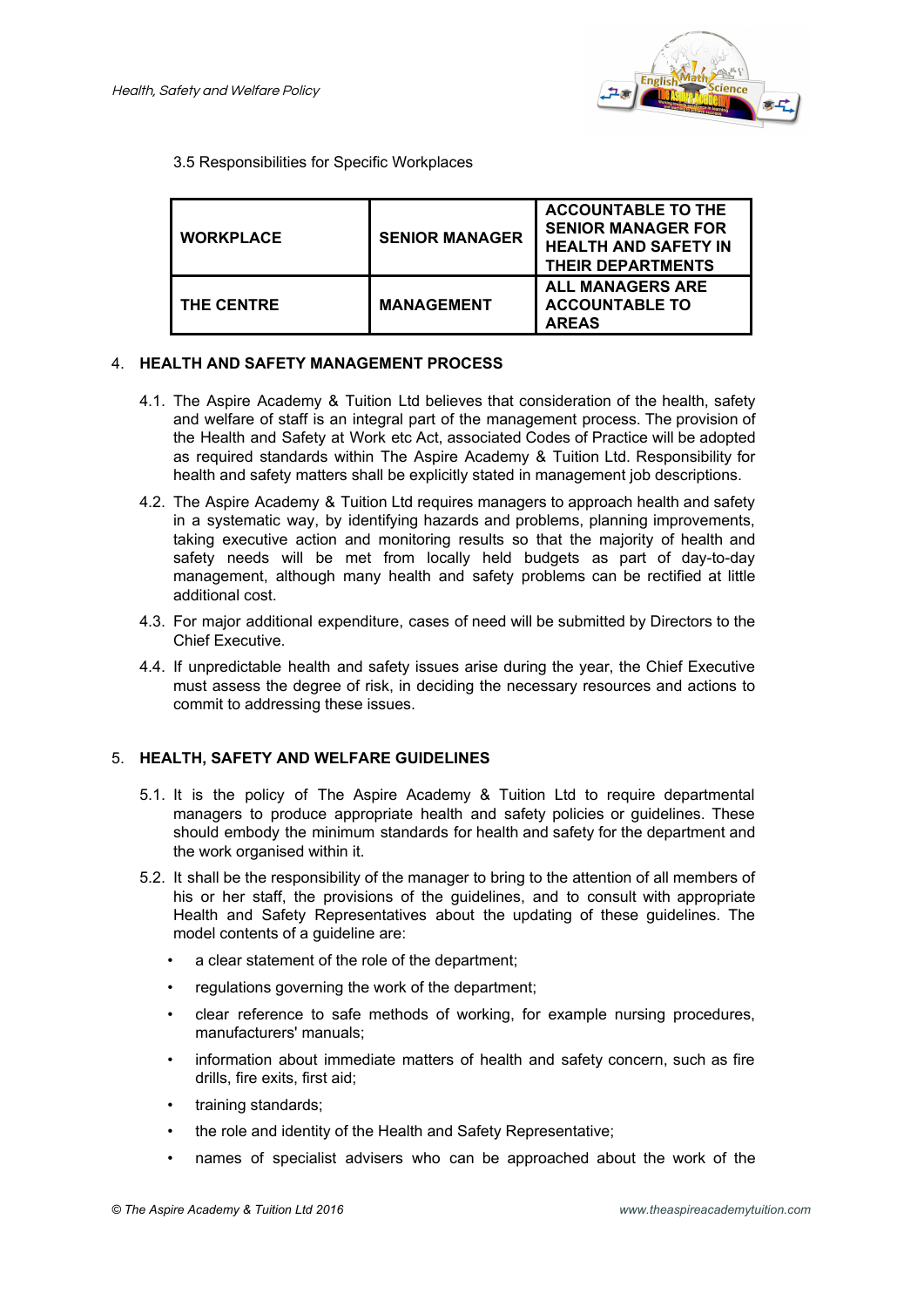

department;

- •
- the manager responsible for organisation and control of work;
- accident reporting procedures;
- departmental safety rules;
- fire procedures;
- policies agreed by The Aspire Academy & Tuition Ltd .

#### 6. **IDENTIFICATION OF HEALTH AND SAFETY HAZARDS** - **ANNUAL AUDIT AND REGULAR RISK ASSESSMENTS**

- 6.1. It is the policy of The Aspire Academy & Tuition Ltd to require a thorough examination of health and safety performance against established standards in each department, **at least** annually. The technique to be adopted for such examinations will be the 'Safety Audit'. The Audit requires review of:
	- standards laid down in the policy;
	- departmental guidelines;
	- relevant requlations;
	- environmental factors;
	- staff attitudes;
	- staff instructions;
	- methods of work:
	- contingency plans;
	- recording and provision of information about accidents and hazards and the assessment of risk.
- 6.2. The information obtained by the Audit will be used to form the basis of the plan for the department for the following year. Audits must be completed by July of each year.
- 6.3. The responsibility for ensuring that audit activity is carried out as part of this policy rests with the Chief Executive and will be carried out by the Safety Officer. Although the Audit remains a management responsibility, managers are required as part of this policy to seek the involvement of the appropriate Health and Safety Representative in the conduct of the Audit.
- 6.4. It is the management's responsibility to ensure that any deficiencies highlighted in the Audit are dealt with as speedily as possible.
- 6.5. In addition to carrying out Safety Audits, it is the responsibility of the department manager to check, at least quarterly, all portable equipment, including electrical appliances, in their area, and to ensure that all problems are immediately dealt with.
- 6.6. Managers have a continual responsibility for the elimination of hazards in order to maintain a safe working environment and will also be expected to carry out regular **risk assessments** in line with the Health and Safety Executive Guidelines; that is follow the 5 steps:
	- 1. Identify the hazards
	- 2. Decide who might be harmed and how
	- 3. Evaluate the Risks and decide on precautions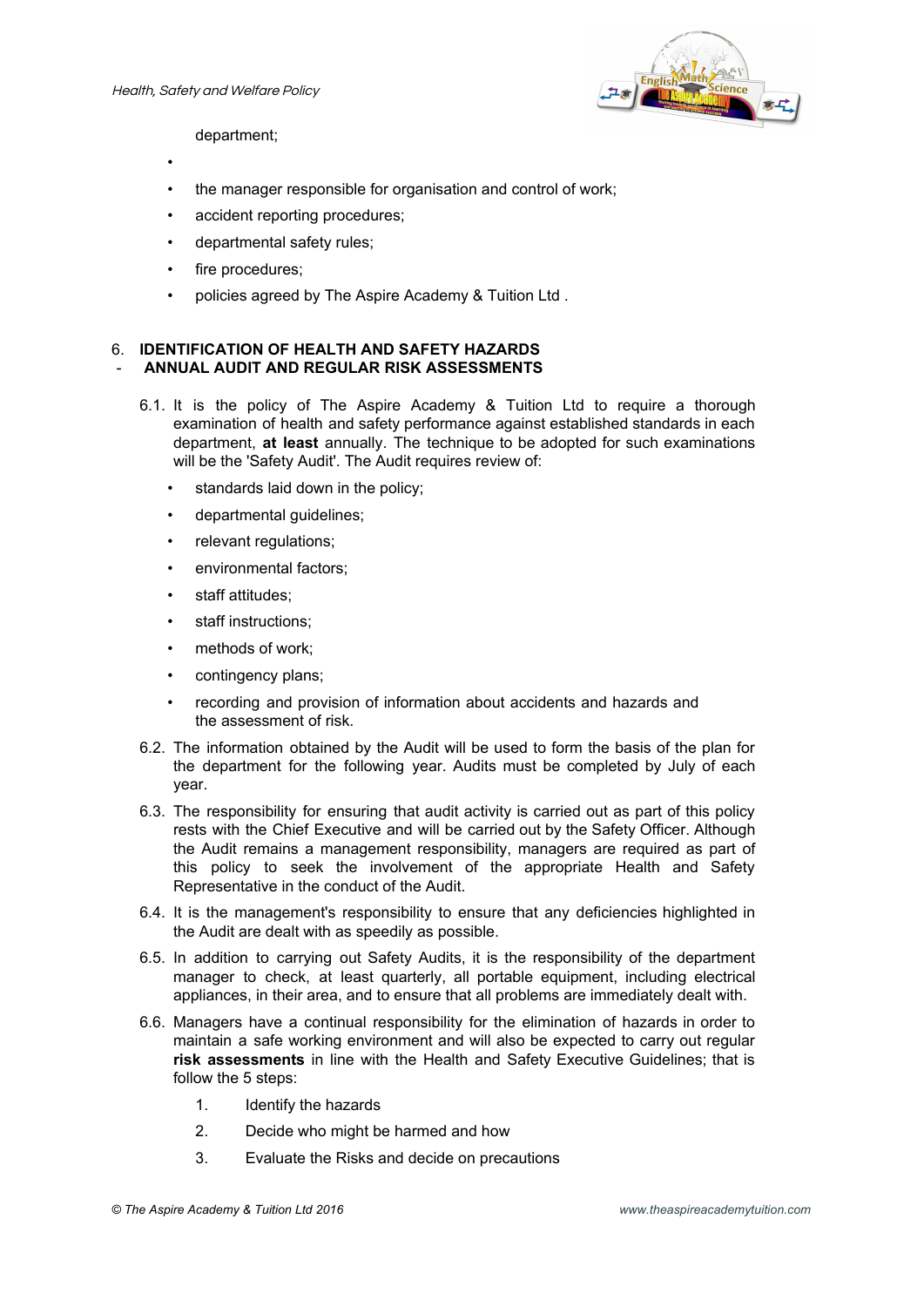

- 4. Record the findings and implement the precautions
- 5. Review the assessment and update when necessary

### 7. **SAFETY REPRESENTATIVES**

7.1. The Aspire Academy & Tuition Ltd will support Safety Representatives in carrying out their role and give all reasonable assistance. Safety Representatives will be encouraged to discuss specific health and safety issues with the relevant Head of Department. They may also formally report hazardous or unsafe circumstances to

the Head of Department and will be formally notified of the remedial action taken or be given a reason why the action cannot be taken.

# 8. **TRAINING**

- 8.1. Health and Safety training shall be incorporated within annual training programmes, as part of the development of a systematic training plan. Health and Safety training needs will, therefore, be identified and planned for in the same manner as other training needs.
- 8.2. Four areas of need shall be given special priority:
	- training for managers, to equip them with an understanding of the manager's responsibilities under this policy, and the role and purpose of safety representatives;
	- training for safety representatives to enable them to discharge their function;
	- training for all members of staff to acquaint them with the main provisions of the law and its practical implication, the main features of this policy and key safety rules;
	- induction and in-service training for staff at all levels to acquaint them fully with new requirements and hazards.

#### 9. **RECORDS, STATISTICS AND MONITORING**

9.1. The Aspire Academy & Tuition Ltd will operate systems for recording, analysis and presentation of information about accidents, hazard situations and untoward occurrences Advice on systems will be provided by the Safety Officer, in conjunction, where appropriate with specialist advisory bodies for example local Environmental Health Departments, and the responsibility for the operation of these systems rests with managers and supervisors at all levels. Information obtained from the analysis of accident statistics must be acted upon and, where necessary, bids for additional expenditure made to the Chief Executive.

#### 10. **REPORTS TO THE HEALTH AND SAFETY EXECUTIVE**

10.1. The responsibility for meeting the requirements of the Reporting of Injuries, Diseases and Dangerous Occurrences Regulations 1985 to the Health and Safety Executive, shall rest with the Chief Executive as delegated to the Safety Officer.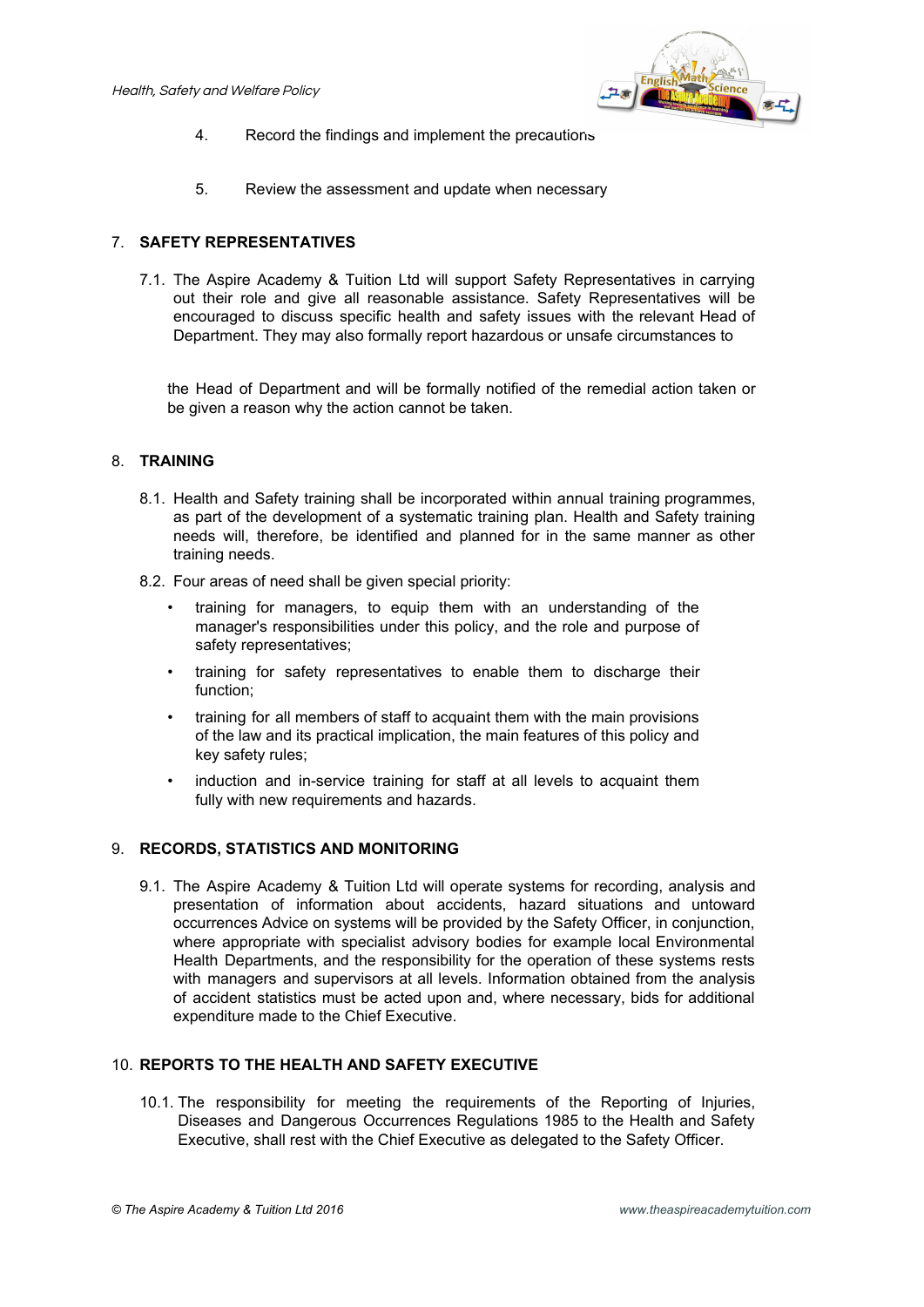

#### 11. **SPECIALIST ADVISORY BODIES**

11.1. Certain bodies and the individual members of those bodies, have always had a Health and Safety role, most notably, the Health & Safety executive, or local Environmental Health Departments. If further specialist advice is required, this may be obtained by Managers from expert individuals or bodies outside The Aspire Academy & Tuition Ltd.

#### 12. **THE OCCUPATIONAL HEALTH SERVICE**

12.1. It is the policy of The Aspire Academy & Tuition Ltd to provide Occupational Health Services. Such services are provided confidentially to the individual employee and include counselling on health and associated matters, investigation of hazards and accidents, environment studies, health interviews and employment medicals.

#### 13. **FIRST AID**

13.1. It is the policy of The Aspire Academy & Tuition Ltd to make provision for First Aid and the training of 'First Aiders' in accordance with the First Aid Regulations (1982). The Safety Officer is responsible for ensuring the Regulations are implemented and for identifying training needs.

#### 14. **FIRE**

- 14.1. The Chief Executive is responsible for ensuring that the staff receive adequate fire training, and that nominated fire officers are designated in all Aspire Academy & Tuition Ltd premises. The Chief Executive delegates these responsibilities to the Directors.
- 14.2. In addition The Aspire Academy & Tuition Ltd will nominate a Fire Officer (this may be the Safety Officer or someone external to The Aspire Academy & Tuition Ltd )
	- report and advise on the standard of fire safety in The Aspire Academy & Tuition Ltd 's premises and the standard of fire training of its staff;
	- undertake overall responsibility for fire training;
	- assist in the investigation of all fires in The Aspire Academy & Tuition Ltd's premises and to submit reports of such incidents.

#### 15. **CONDEMNATION AND DISPOSAL OF EQUIPMENT**

15.1. Procedures for the, condemnation and disposal of equipment are set out in The Aspire Academy & Tuition Ltd's Standing Financial Instructions. Managers introducing new equipment should have new equipment checked by the Safety Officer.

#### 16. **FOOD HYGIENE**

16.1. Those Managers who have responsibility for food acquisition, storage, processing and serving, and staff induction and training, are responsible for ensuring that these functions are undertaken to the necessary legal standards. Any suspected outbreak of food poisoning or other unexplained and possibly food related incidents must be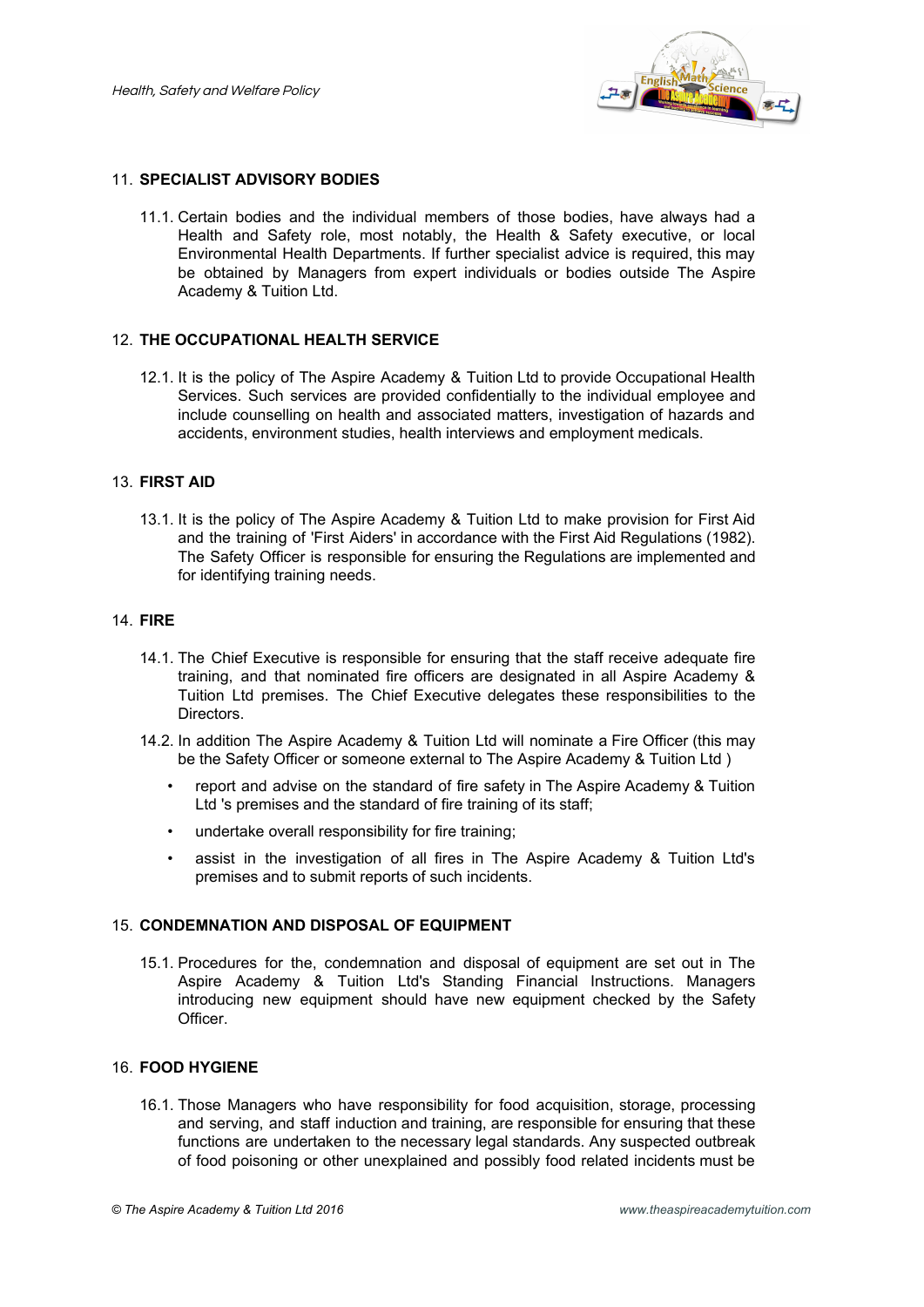

reported to the Safety Officer

#### 17. **LIFTING AND HANDLING**

17.1. Managers are responsible for informing staff of safe lifting techniques. The Safety Officer will identify specific training needs. The HR Office / Head Office will ensure training in lifting and handling is provided to staff who require it.

#### 18. **NON-SMOKING ON COMPANY PREMISES**

18.1. The Aspire Academy & Tuition Ltd has agreed that there will be no smoking in its buildings. The overall aim is to reduce smoking and so save life, reduce risk of fire, prevent unnecessary illness and chronic disability. The rules relating to smoking on Company premises are available from the HR Department / Head Office.

#### 19. **CONTROL OF SUBSTANCES HAZARDOUS TO HEALTH**

- 19.1. The Control of Substances Hazardous to Health Regulations (COSHH) require The Aspire Academy & Tuition Ltd to identify those substances which are in use and
- 19.2. which are hazardous to health (as legally defined) and to assess the risk of those substances. The Aspire Academy & Tuition Ltd must also provide and use controls to prevent exposure to substances hazardous to health; maintain controls by monitoring exposure, or by health surveillance of employees; and provide information, instruction and training for employees on all these matters. The Safety Officer is responsible for implementing these Regulations.

#### 20. **COMPUTER INSTALLATIONS AND VISUAL DISPLAY UNITS**

20.1. All new computer installations must adhere to the British Standard Specifications and comply with the Health and Safety (Display Screen Equipment) Regulations 1992. All new employees operating VDUs are issued with a copy of the Health and Safety Executive Booklet entitled 'Working with VDUs'. New employees who regularly use VDUs will be required to undergo sight screening.

#### 21. **CONTROL OF WORKING TIME**

21.1. The Aspire Academy & Tuition Ltd is committed to the principles of the Working Time Regulations. No member of staff is expected to work more than 48 hours per week (including overtime) unless there are exceptional circumstances. Similarly all other requirements of the regulations e.g. in relation to breaks, night workers etc. will be complied with.

#### 22. **HEALTH AND SAFETY AND THE INDIVIDUAL EMPLOYEE**

22.1. The Health and Safety at Work Act requires each employee 'to take reasonable care for the Health and Safety of himself and of other persons who may be affected by their acts and omissions' and co-operate with management to enable management to carry out their responsibilities under the Act. Employees have equal responsibility with The Aspire Academy & Tuition Ltd for Health and Safety at Work.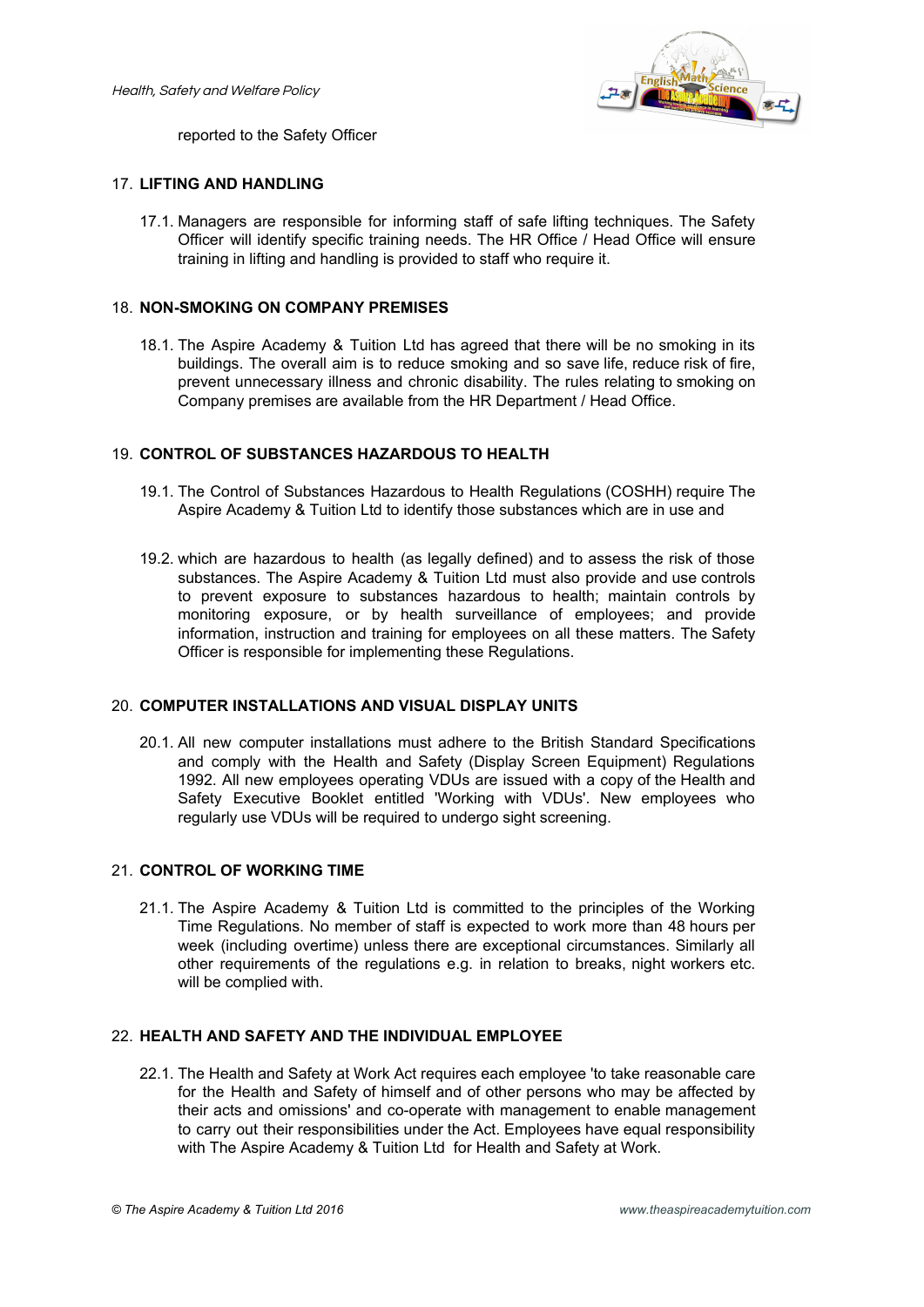

22.2. The refusal of any employee to meet their obligations will be regarded as a matter to be dealt with under the Disciplinary Procedure. In normal circumstances counselling

of the employee should be sufficient. With a continuing problem, or where an

22.3. employee leaves themself or other employees open to risk or injury, it may be necessary to implement the formal stages of the Disciplinary Procedure.

#### 23. **PEOPLE WORKING ON COMPANY PREMISES NOT EMPLOYED BY THE ASPIRE ACADEMY & TUITION LTD**

23.1. Persons working in The Aspire Academy & Tuition Ltd's premises who are employed by other organisations are expected to follow Company Health and Safety Policies with regard to the safety of Company employees, their own personal safety (and that of other parties such as the general public if appropriate) and their method of work. This responsibility will be included in contracts or working arrangements. Similarly seconded Company employees working in other host premises will be expected to follow the host employers Health and Safety Policy.

#### 24. **VISITORS AND MEMBERS OF THE PUBLIC**

- 24.1. The Aspire Academy & Tuition Ltd wishes to ensure that as far as is reasonably practicable, the Health, Safety and Welfare of visitors to Company establishments will be of the highest standard.
- 24.2. Any member of staff who notices persons acting in a way which would endanger other staff, should normally inform their Head of Department. If the danger is immediate, common sense must be used to give warning, call for assistance or give aid as necessary. It is equally important not to over-react to a situation.

#### 25. **CONTRACTORS**

- 25.1. The Aspire Academy & Tuition Ltd wishes to ensure that as far as is reasonably practicable, the Health, Safety and Welfare of Contractors working in The Aspire Academy & Tuition Ltd's establishments will be of the highest standards. In addition, Contractors and their employees have an obligation so far as is reasonably practicable to ensure all equipment, materials and premises under their control are safe and without risks to health.
- 25.2. Contractors must also observe The Aspire Academy & Tuition Ltd's Fire Safety Procedures. These obligations will be drawn to the attention of the Contractors in the contract document issued to them. In addition a Company Manager will be identified in the contract as having authority to stop the work of Contractors who are placing themselves, other staff, or visitors at risk. Any member of staff who judges there is a risk where contractors are working, should inform their Manager immediately.
- 25.3. In tendering, Contractors will be asked to confirm they have a written Health, Safety and Welfare Policy. The Aspire Academy & Tuition Ltd's Manager letting the Contract will be responsible for monitoring the Health and Safety performance of the Contractor and the Contractor's performance will be a factor in deciding whether or not to invite the Contractor to tender again.